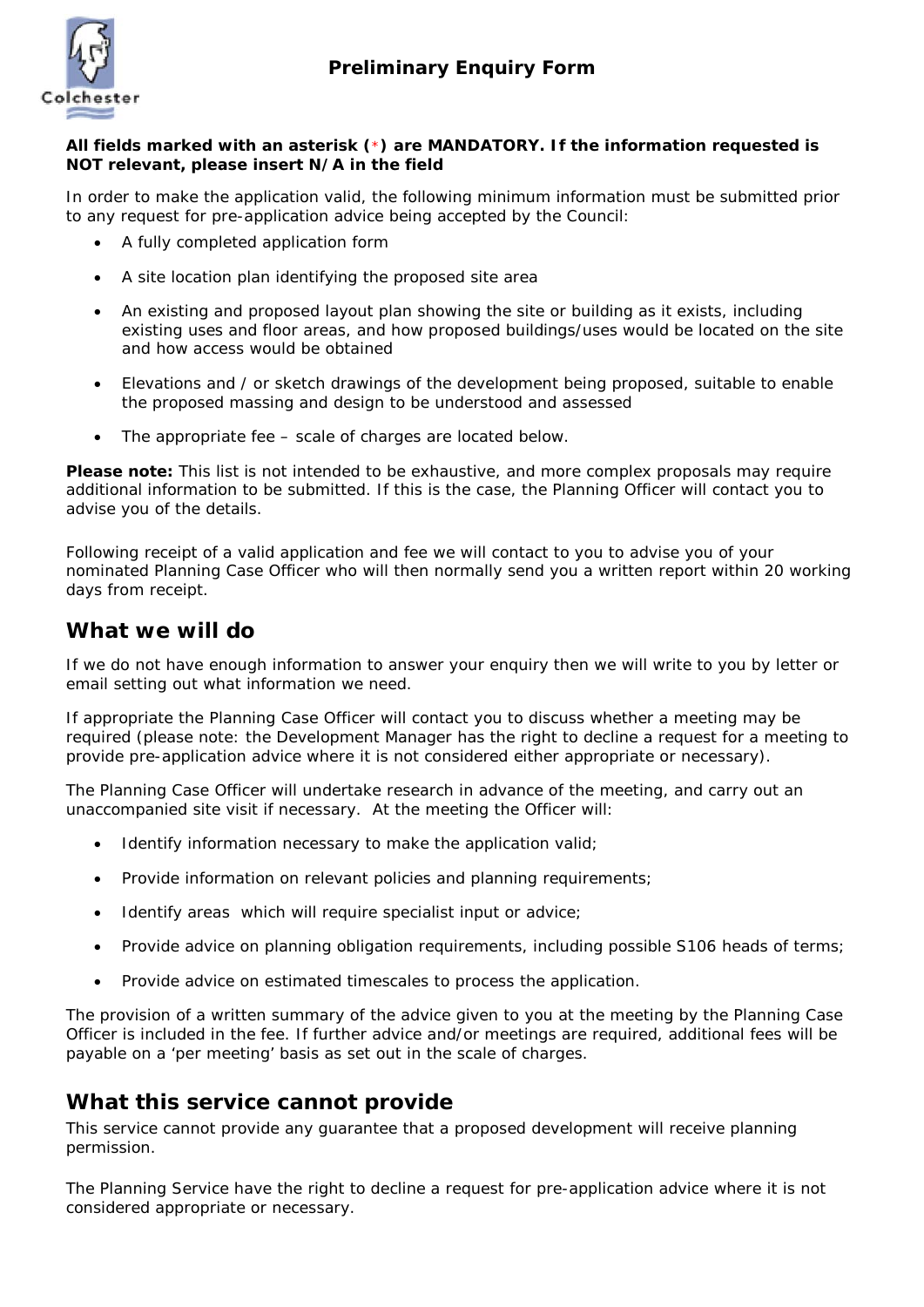# **Application Type**

Please tick the pre-application advice service you are looking for  $*$ 

**Householder** - Applications dealing with house extensions, garages, enlargement to gardens, erection of walls, fences to domestic properties, or any other outbuildings within the boundary of your own property

**Householder Meeting and Written Response** - Applications dealing with house extensions, garages, enlargement to gardens, erection of walls, fences to domestic properties, or any other outbuildings within the boundary of your own property

**Residential Written Response Only** – 1-4 Units Only

**Residential Written Response Only** – 5-9 Units Only

**Commercial Written Response Only** - Any development which includes: Retail; Food & Drink; Offices

**Industrial and Other Written Response Only** – Any development Below 1,000 square metres commercial floor space Site is less than 1hectare

**Listed Buildings – Site Visit Only** (Only by prior agreement with the Historic Buildings and Areas Officer)

#### **Listed Buildings - Written Response Only**

**Listed Buildings - Site Visit and Written Response Only**

**Standard Major Written Response Only** – Any development 10 - 49 units;1,000 - 1,999 square metres; commercial floor space Site is 1 - 2 ha

**Standard Major Meeting and Written Response Only** – Any development 10 - 49 units;1,000 - 1,999 square metres; commercial floor space Site is 1 - 2 ha

**Large Major Meeting and Written Response Only** (Inclusive of 3 hour meeting) – Any development 50 - 99 units 2,000 - 4,999 square metres commercial floor space Site is 2 - 3 ha

**Super Major Meeting and Written Response Only** (Inclusive of 3 hour meeting) – Any development  $100+$  units 5,000 square metres  $+$  commercial floor space Site is 3 ha  $+$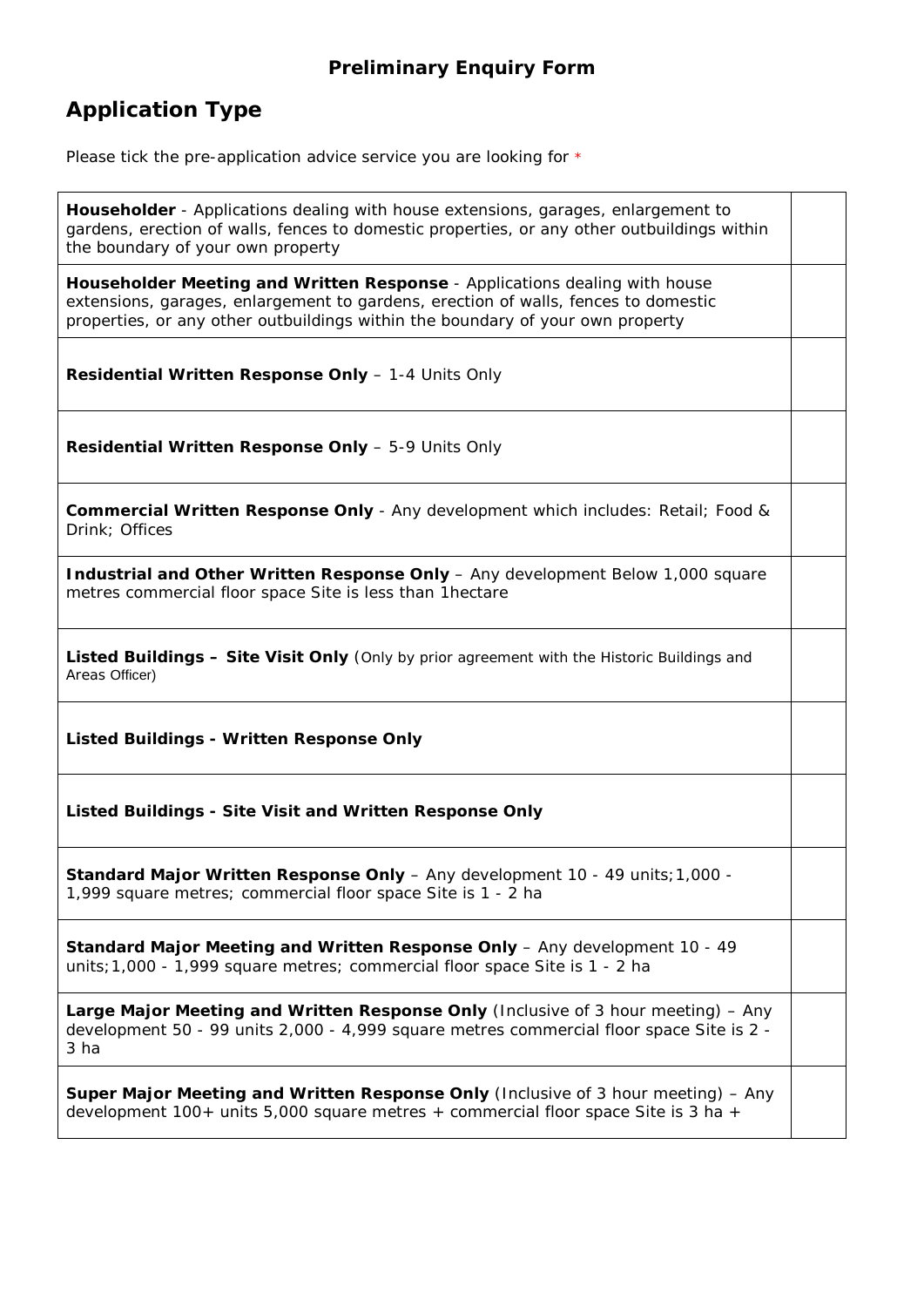# **Enquirer Details**

Please supply your name, address, email details and contact telephone number\*.You should also indicate your preferred method of contact.

\* The officer dealing with your enquiry may need to contact you to arrange a time to visit the site, if necessary

Please give us the following details:

| Name $\overline{\ast}$ |  |
|------------------------|--|
| House Name / Number *  |  |
| Street / Road Name *   |  |
| Village / Parish       |  |
| Town / City            |  |
| County                 |  |
| Postcode *             |  |
| Telephone Number/s *   |  |
| Email Address *        |  |

Preferred method of contact. \* Telephone / Email / Post

## **Agent Details**

The contact details for your agent<sup>#</sup>, if you are using one, should be supplied

#An agent includes a town planner, architect, draughtsman, solicitor etc. who you have employed to submit the enquiry on your behalf.

Please give us the following details:

| Name *                |  |
|-----------------------|--|
| House Name / Number * |  |
| Street / Road Name *  |  |
| Village / Parish      |  |
| Town / City           |  |
| County                |  |
| Postcode *            |  |
| Telephone Number/s *  |  |
| Email Address *       |  |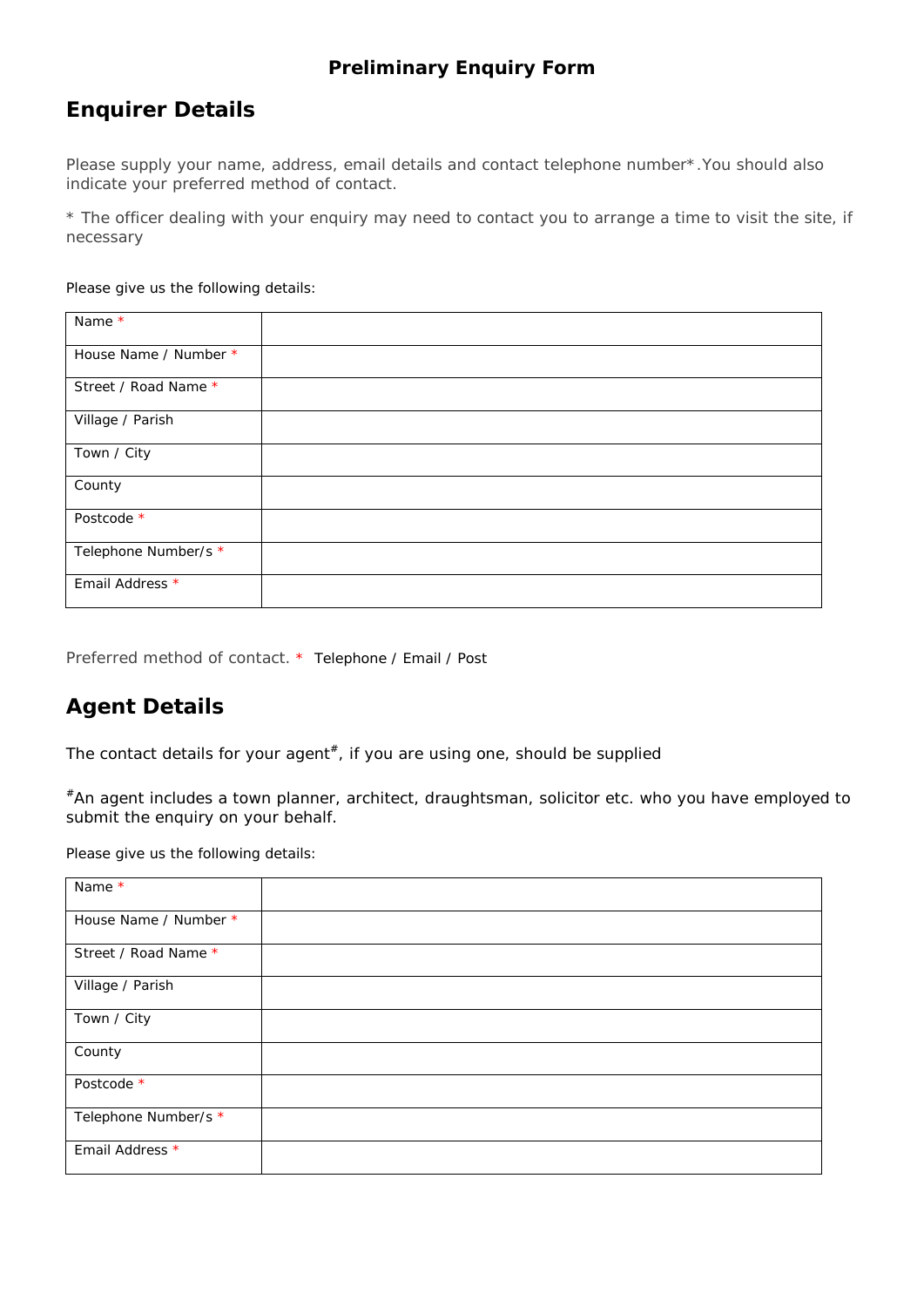# **Site/ Property Address**

Please provide details of the address where the proposed development would take place. If a postal address is not available please supply an accurate description of the site location together with a site location plan with the site clearly outlined.

Please enter the full address, including postcode

| House Name / Number * |  |
|-----------------------|--|
| Street / Road Name *  |  |
| Village / Parish      |  |
| Town / City           |  |
| County                |  |
| Postcode *            |  |

Please give a clear and accurate description of the site I.E. Land to the rear of 15 East Road, West Mersea, Essex. CO5 8EB

| Site Area *  |  |
|--------------|--|
| Floor Area * |  |

# **Proposed Development**

Does the Proposed Development involve a Change of Use \* Yes / No

#### **Proposed Development Continued**

Please provide a clear description of the works you are intending to carry out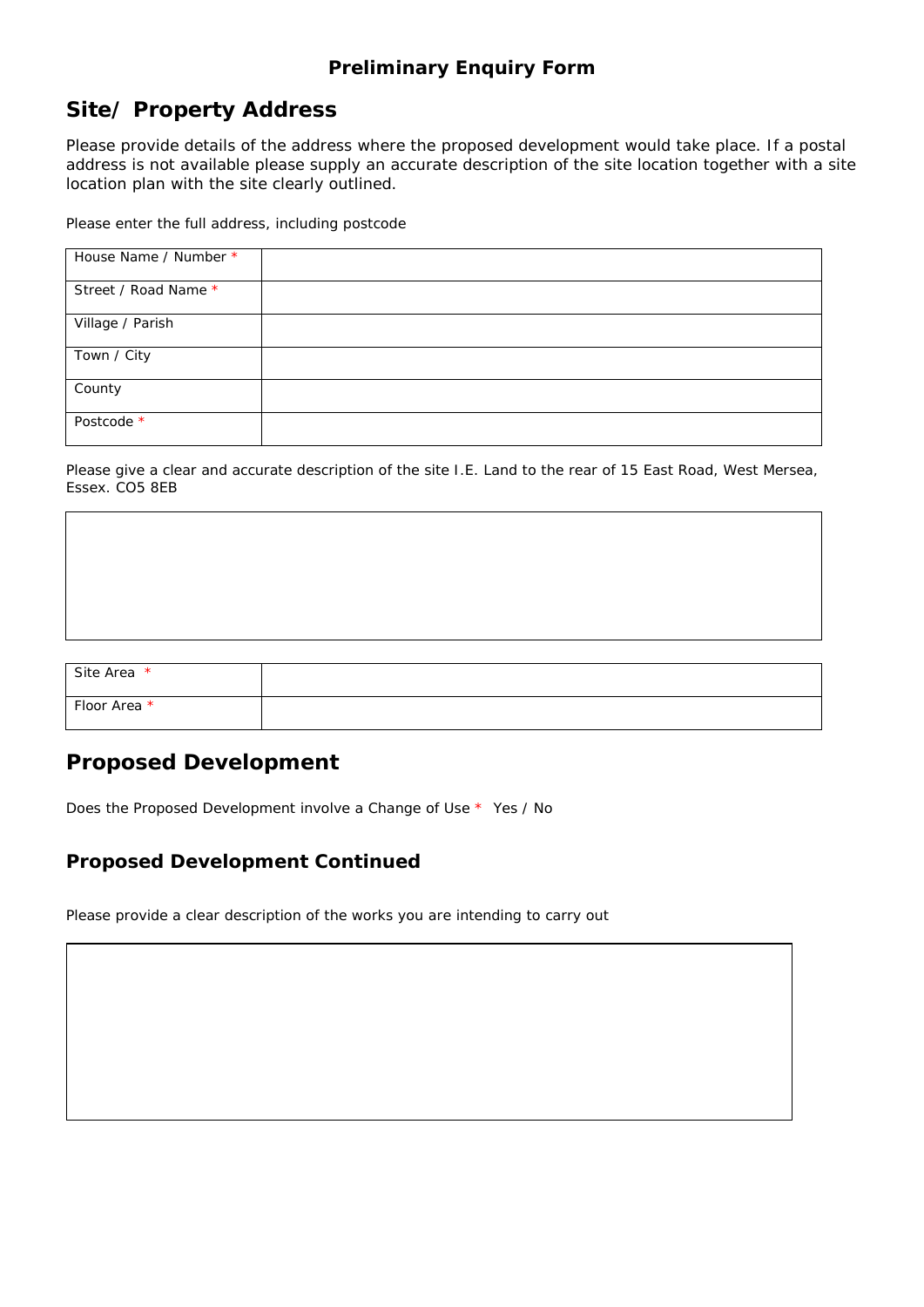Please tick the existing use of the site? \*

| $A1 -$ Shops                           | $C1 - Hotels$                            |
|----------------------------------------|------------------------------------------|
| A2 - financial & Professional Services | C <sub>2</sub> - Residential Insitutions |
| A3 - Restaurants & Cafes               | C3 - Dwelling Houses                     |
| A4 - Drinking Establishments           | $C4 - HMO$                               |
| A5 - Hot Food Takeaway                 | D1 - Non-residential Institutions        |
| B1 - Business                          | D <sub>2</sub> - Assembly & Leisure      |
| B <sub>2</sub> - General Industrial    | MIX - Mixed Usage                        |
| B8 - Storage & Distribution            | OSG - Sue-Generis                        |
|                                        |                                          |

| $C1 - Hotels$                            |  |
|------------------------------------------|--|
| C <sub>2</sub> - Residential Insitutions |  |
| C3 - Dwelling Houses                     |  |
| $C4 - HMO$                               |  |
| D1 - Non-residential Institutions        |  |
| D <sub>2</sub> - Assembly & Leisure      |  |
| MIX - Mixed Usage                        |  |
| OSG - Sue-Generis                        |  |

Please tick the proposed use of the site? \*

| $A1 -$ Shops                           |  | $C1 - Hotels$                            |
|----------------------------------------|--|------------------------------------------|
| A2 - financial & Professional Services |  | C <sub>2</sub> - Residential Insitutions |
| A3 - Restaurants & Cafes               |  | C3 - Dwelling Houses                     |
| A4 - Drinking Establishments           |  | $C4 - HMO$                               |
| A5 - Hot Food Takeaway                 |  | D1 - Non-residential Institutions        |
| B1 - Business                          |  | D2 - Assembly & Leisure                  |
| B <sub>2</sub> - General Industrial    |  | MIX - Mixed Usage                        |
| B8 - Storage & Distribution            |  | OSG - Sue-Generis                        |
|                                        |  |                                          |

| $C1 - Hotels$                            |  |
|------------------------------------------|--|
| C <sub>2</sub> - Residential Insitutions |  |
| C3 - Dwelling Houses                     |  |
| $C4 - HMO$                               |  |
| D1 - Non-residential Institutions        |  |
| D <sub>2</sub> - Assembly & Leisure      |  |
| MIX - Mixed Usage                        |  |
| OSG - Sue-Generis                        |  |

**Site Visit Required**

Has a site visit been agreeded or that you would like a site  $*$  Yes / No

# **Plans and Supporting Information**

It is important that clear, dimensioned plans, at an appropriate metric scale are provided. Also it can be very useful if photographs of the site and the surroundings are included in your submission. You may also want to include a written explanation of the proposed development to assist the officer. If further information is required the officer will contact you/your agent.

## **Fee & Payment**

A non-returnable fee is payable for preliminary enquiries. The amount payable depends on the complexity of the proposals and the likely amount of officer time required in order to deal with the enquiry. Scale of charges are located below.

Please make your cheque payable to **Colchester Borough Council**

# **Submitting Your Form**

This form should be submitted to the below address along with all your supporting documents and your cheque

**Professional Services, Colchester Borough Council, 33 Sheepen Road, Colchester, CO3 3WQ** 

## **Important Information**

Any advice given by Council Officers for pre-application enquiries will be based solely on the information provided by you, or that which we can assess from our own resources (unless you have paid for a site visit). Therefore the Council accepts no liability should this information be inaccurate or misleading and it does not indicate any formal decision by the Council as Local Planning Authority. Any views or opinions are given in good faith, and to the best of ability, without prejudice to the formal consideration of any planning application.